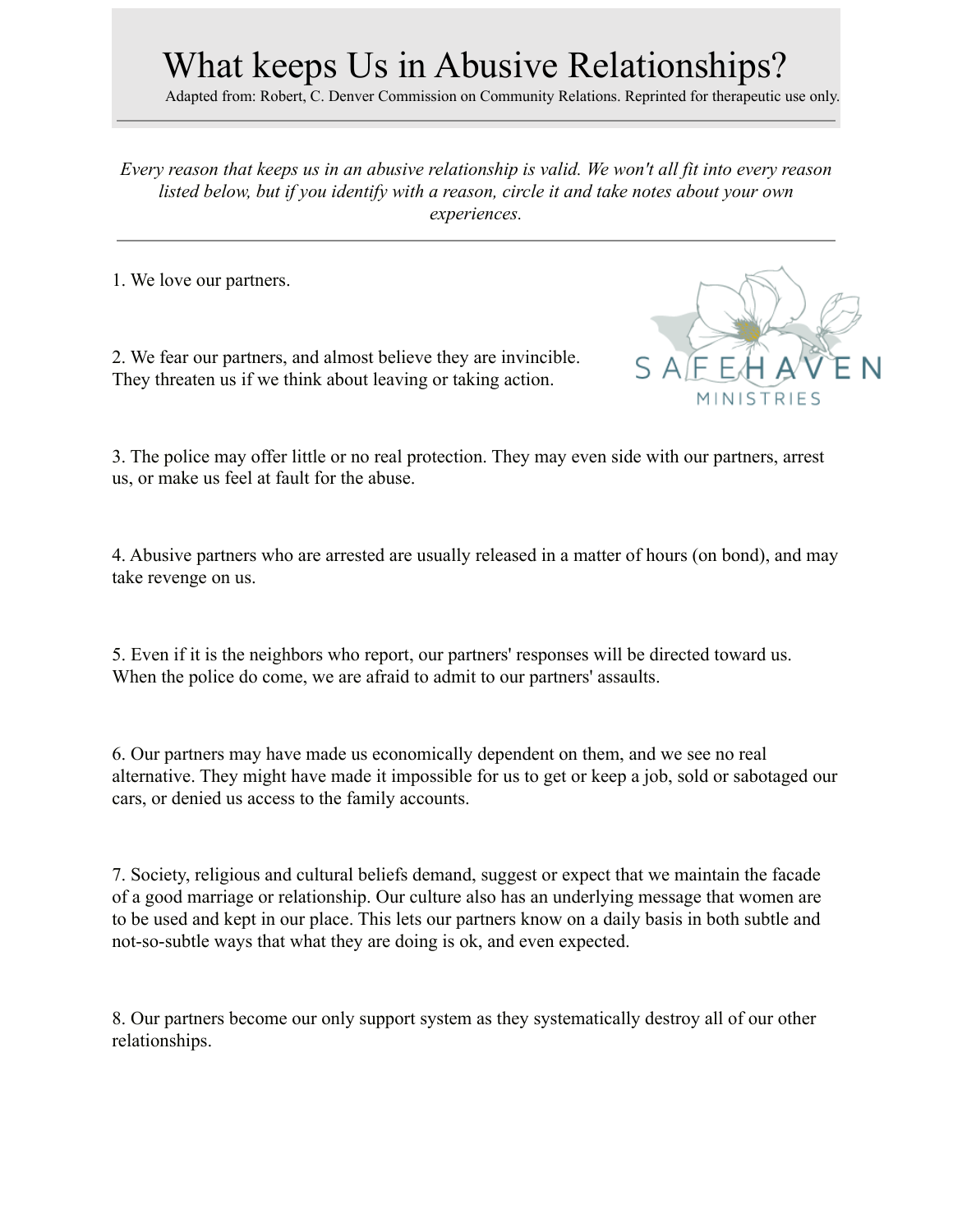9. We stay for the sake of the children: We might believe that a 2-parent abusive home is better for the children than a single-parent home, or that the children are not directly affected because they never witness physical abuse. Our partners may have made threats to take or injure the children if we leave.

10. Some of us may have been abused our whole lives and so we learned early on that we were helpless.

11. Law enforcement and judicial authorities often do not take domestic assault seriously; hence our partners are often not held accountable or removed. Any attempts we make to consult authorities are seen as a threat, and our partners may abuse us more for those attempts.

12. Often our partners are respected and mild mannered in public, so our concerns are not taken seriously. Their singular abusive treatment may lead us to believe that there is something wrong with us, and that we deserve it. Our partners may say things about us that aren't true, and so our family might side with our partners when we need help.

13. Our partners' reasoning is so believable that it fools police, therapists, judges, attorneys, and social workers. Naturally, we begin to believe it too.

14. We might not be aware of the services that are available to help, or we might have no way to get there. We feel trapped.

15. Some abusive incidents happen very fast. Afterwards, our partners might be quiet, gentle and loving and promise to never hit us again. They might cry. Many of us describe our partners as charming and loving, most of the time. Some partners will deny that the incident ever happened, or simply not acknowledge it, so we start to question our reality and feel crazy.

16. We might be convinced that each time they abuse us, it will be the last.

17. Many of us grew up in a home where there was violence or abuse, and so we learned to accept violence or abuse as natural behavior in an intimate relationship.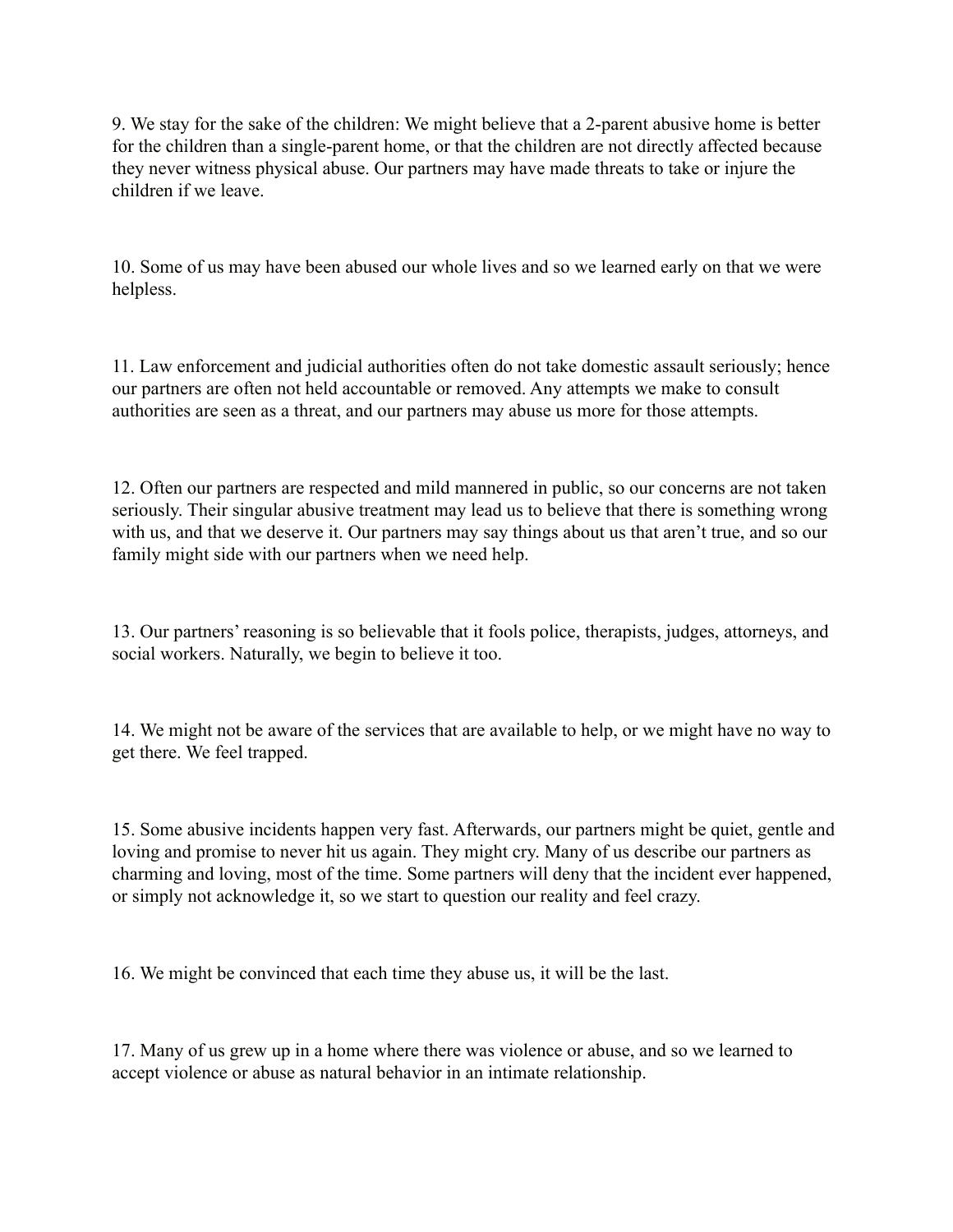18. We become motivated to stay in the relationship by pity and compassion. We are convinced that we can help our partners "get better". We think they are just "sick", and that our love can "save" them.

19. We believe that if only *we* would improve (e.g. stop making mistakes, live up to their expectations), the abuse will stop. We believe that we can control the abuse through our own behavior so we try to change. We stay because we feel at fault.

20. We are optimists; we believe that things will change for the better eventually.

21. We may be ambivalent about our situation and not confident enough in our own abilities to make quick decisions. Police, lawyers, doctors, or mental health workers may need a decision quicker than we are able to make. Filing a police report or obtaining a Personal Protection Order (PPO) are major decisions, and we might decide against them if asked to make a fast decision.

22. We have become used to the turbulent lifestyle and are accustomed to the intensity and chaos of the abusive relationship.

23. We are afraid, maybe even terrified, of being alone.

24. Our society has many stereotypes and myths about abuse. Our friends and family may not understand the factors that have kept us in our relationships, and they may even look down on people in abusive relationships. We can sense this, and so we are ashamed to acknowledge what is going on.

25. Relatives are tired of helping us out, time after time, giving us a place to stay, etc. Our partner may also threaten our families when they try to help us. As a result, the family often ceases to be a resource upon which we can rely,

26. We do not identify ourselves as "abused". We realize that we have problems, but we assume that because other abuse is more severe, that our situation really isn't domestic violence. In most